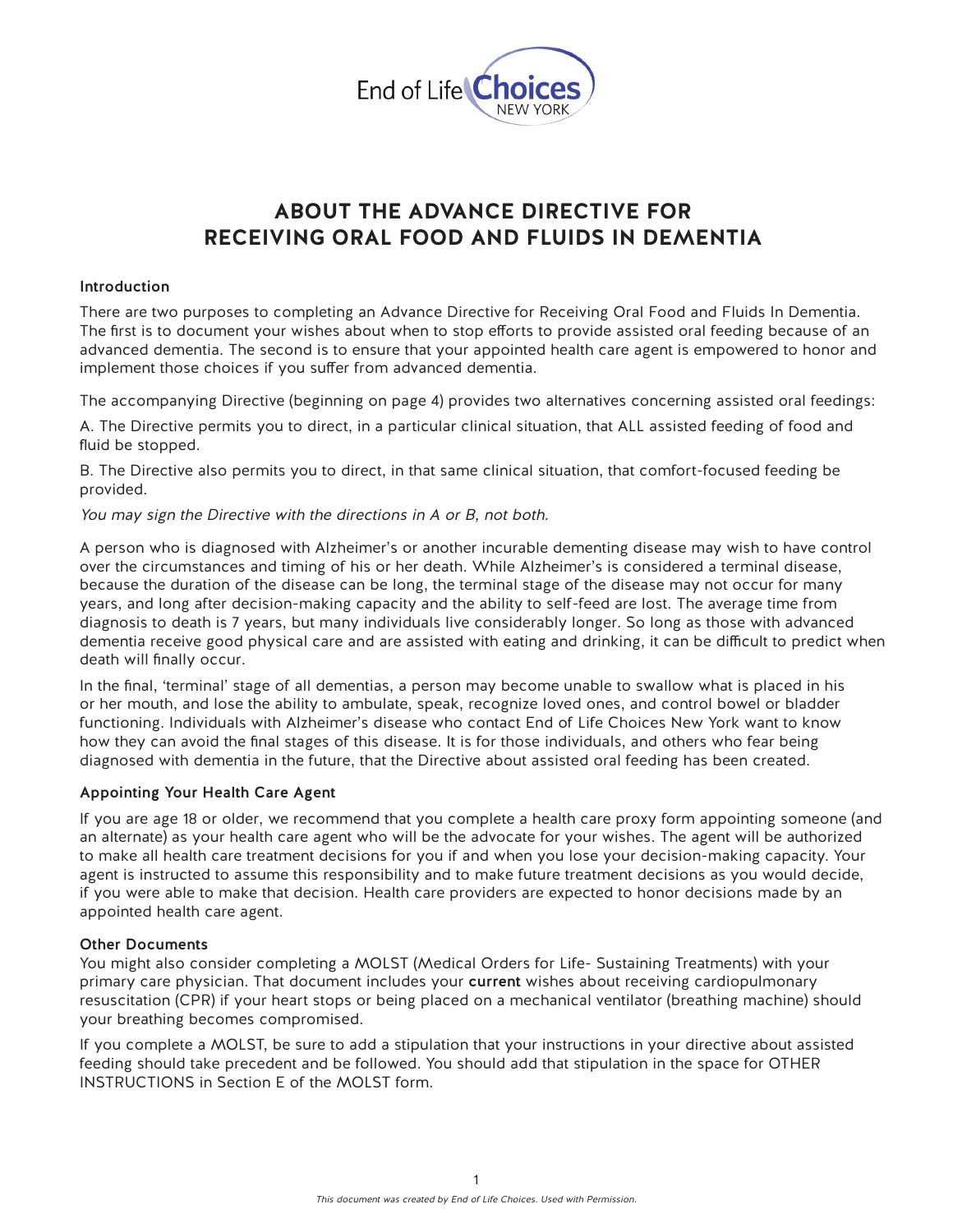

Although completing a MOLST is recommended, if you do not do so, you should obtain from your physician a signed Out of Hospital Do Not Resuscitate Order. You should also discuss with your physician your Advance Directive for Receiving Oral Food and Fluids In Dementia in the event that you suffer from advanced dementia. Provide a copy of this document to your primary care physician. Be sure there is no conflict between instructions in these various documents about your wishes to be fed.

Your Advance Directive for Receiving Oral Food and Fluids In Dementia does not replace your completed Health Care Proxy or MOLST form, but it is an important additional tool to empower you and your appointed agent to make decisions about receiving oral assisted feeding, in the event that you suffer from advanced dementia. Your completed Directive should be photocopied, discussed, and provided to all family members, loved ones, other health care professionals and care-givers.

## INSTRUCTIONS FOR EXECUTION OF THE ADVANCE DIRECTIVE

1. Sign and date the Directive when you are in the presence of two witnesses who are 18 or older. A witness may not be your health care agent or an alternate agent. The agent may not be your primary physician.

2. Have two witnesses who are age 18 or older (preferably persons who know you well) sign and add their printed names, addresses and phone numbers.

3. Executing one copy of the Directive is sufficient, but additional copies can be executed, if that is convenient for everyone. (Photocopies are generally accepted by health care providers.)

## Additional Steps to Consider After the Directive is Signed

1. You might find it helpful to meet with your family attorney to review the Directive, to explain your wishes and to provide her or him with a copy of the Directive along with your concerns and your reasons for completing it.

2. You should also give a copy to your primary physician and ask him or her to make it a part of your medical records.

3. You might consider videotaping a statement explaining why you have completed the Directive, what your values and wishes are regarding this choice, and that you have made this decision without coercion. Doing so might facilitate a legal defense of the document, should the need arise. Copies of the video can also be provided to your health care agent, your physician and family members. A videotape is the most powerful way to explain why you have completed the Directive, but you can also add a separate page to the directive to explain in writing your reasons for signing it.

4. Be sure to tell all those who care about you that you are depending on them and your agents to honor your requests. Ask them to promise NOT to ignore or disregard your Directive because they think your quality of life is satisfactory or because you appear to be comfortable. Their job is to represent your wishes and preferences.

5. If you anticipate moving to a long-term care or memory care facility at some point, it is important to explore whether the administrators of the facility will honor your Directive before you are admitted. This may take some time as this document about limiting assisted oral feeding is currently a somewhat novel approach to advance care planning. Get help from those who care about you and your wishes.

6. Be sure that your health care agent and the alternate agent, family members, and all health care professionals know that you want to receive good symptom management and that they are aware of your directive about oral feeding. Thus access to hospice or palliative medical oversight should be provided at the appropriate time.

Please note that this Directive has not received judicial review in New York State. If you have questions or need assistance in completing the Directive, please call the End of Life Choices New York consultation service number at 212-252-2015, and they will be pleased to assist you.

To learn more about End of Life Choices New York, please go to www.endoflifechoicesny.org.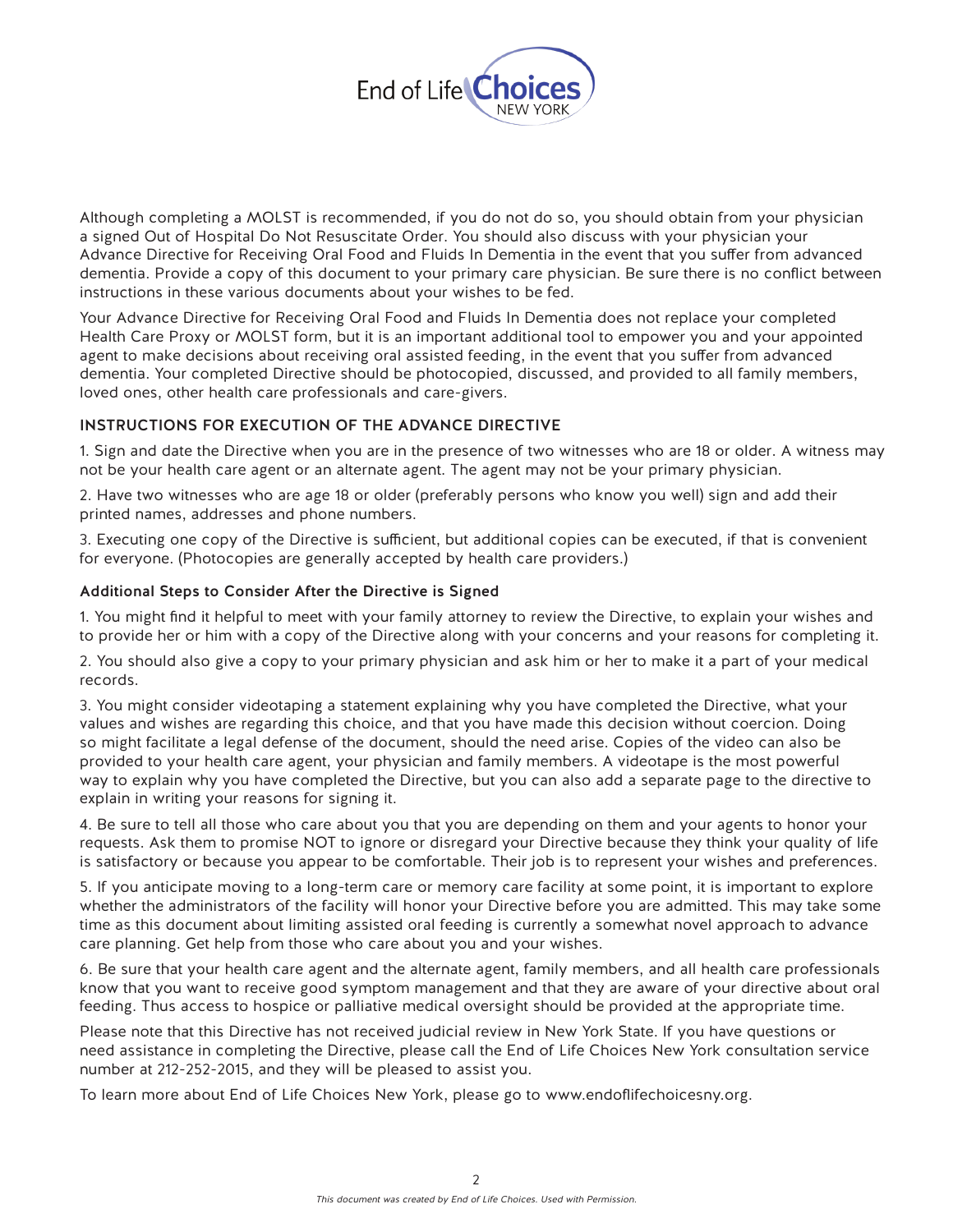

# **ADVANCE DIRECTIVE FOR RECEIVING ORAL FOODS & FLUIDS IN THE EVENT OF DEMENTIA**

I, \_\_\_\_\_\_\_\_\_\_\_\_\_\_\_\_\_\_\_\_\_\_\_\_, residing at \_\_\_\_\_\_\_\_\_\_\_\_\_\_\_\_\_\_\_\_\_\_\_\_\_\_\_\_\_\_\_\_\_\_\_\_\_\_\_\_\_\_\_, am creating this document because I want my health care agents, medical providers, caregivers, family members, and other loved ones to know and honor my wishes regarding assisted oral feeding of food and fluids if I am in an advanced stage of Alzheimer's\* or other incurable, advanced dementing disease and:

1. I am unable to make informed decisions about my health care, and

2. I am unable to feed myself.

#### Why I Am Documenting My Instructions Concerning Oral Feedings

Under the conditions that may be imposed upon me by advanced dementia, including my inability to communicate comprehensively with loved ones or care givers, and my physical dependence on others for all aspects of bodily care, continuing life would have no value for me. In those conditions, I would want to die peacefully and as quickly as legally possible to avoid a drawn-out, prolonged dying that would involve unnecessary suffering for me and for those I love.

This Advance Directive is intended to supplement any instruction I may have given in a health care proxy, living Will or other document.

#### **CHOOSE THE PROVISIONS OF EITHER OPTION A OR OPTION B BY ENTERING YOUR INITIALS IN THE CORRESPONDING SPACE BELOW**

#### OPTION A

#### The provisions of this column are selected

\_\_\_\_\_\_\_\_\_\_ (initial)

#### Medications and Life-Sustaining Treatments

If my appointed health care agent concludes, after consultation with my primary health care provider, that I am suffering from advanced dementia and conditions 1 and 2, above, are met, I want all medications and treatments that might prolong my life to be withheld or, if already begun, to be withdrawn, including cardiopulmonary resuscitation and the provision of nutrition and hydration whether provided artificially or medically or by hand or by assisted oral feeding.

#### Assisted Hand Feeding

If I am suffering from advanced dementia and appear willing to accept food or fluid offered by assisted or hand feeding, my instructions are that I do NOT want to be fed by hand even if I appear to cooperate in being fed by opening my mouth.

#### OPTION B

The provisions of this column are selected

\_\_\_\_\_\_\_\_\_\_ (initial)

#### Medications and Life-Sustaining Treatments

If my appointed health care agent concludes, after consultation with my primary health care provider, that I am suffering from advanced dementia and conditions 1 and 2, above, are met, I want all medications and treatments that might prolong my life to be withheld or, if already begun, to be withdrawn, including cardio-pulmonary resuscitation and the provision of medically provided nutrition and hydration. I would want to receive assisted oral feedings only under the following circumstances:

1. So long as I appear receptive and cooperate in eating and drinking by showing signs of enjoyment or positive anticipation of eating and drinking, I want to receive assisted or hand oral feedings.

2. I would want to be fed only those foods I appear to enjoy, in any texture I prefer, and in whatever amount I readily accept.

3. I would want all attempts to provide assisted oral feedings stopped when I no longer seem to enjoy or appear willing to eat or drink, or if I begin to cough, choke or aspirate oral feedings into my lungs.

4. I do not wish to receive assisted feedings once I no longer willingly open my mouth or I appear indifferent to being fed, or spit out food or fluids.

5. I do not wish to be coerced, cajoled or in any way forced to eat or drink.